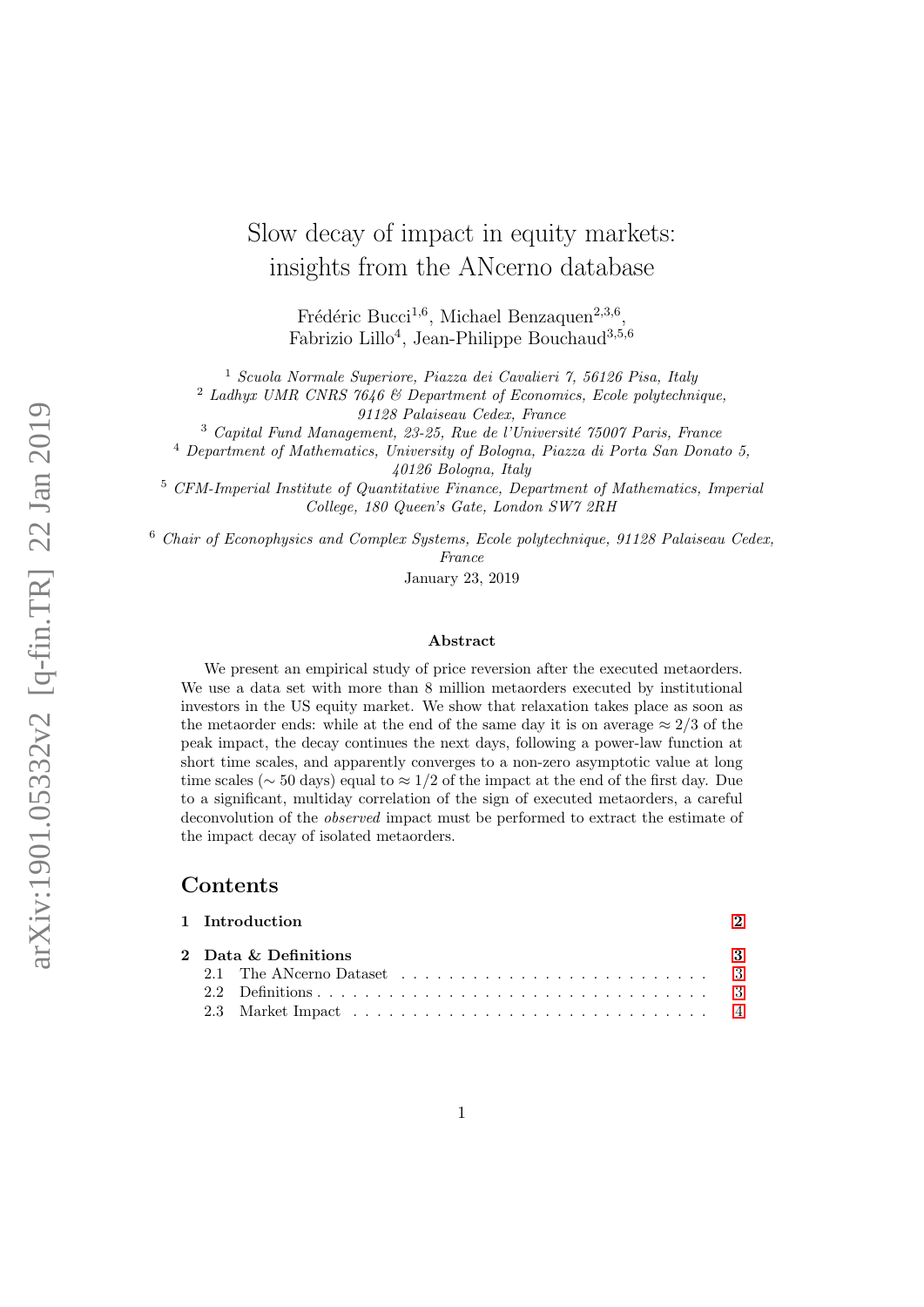| 3 Results |                                                |  |
|-----------|------------------------------------------------|--|
|           | 3.1 Intraday impact and post-trade reversion 4 |  |
|           |                                                |  |
|           |                                                |  |
|           | 4 Conclusion & Discussion                      |  |

# <span id="page-1-0"></span>1 Introduction

It is now well documented that a series of buy (/sell) trades, originating from the same institution, pushes on average the price upwards (/downwards), by a quantity proportionnal to the *square-root* of the total volume  $Q$  of the buy trades – see e.g. [\[5,](#page-10-0) [6,](#page-10-1) [7,](#page-10-2) [12,](#page-11-0) [13,](#page-11-1) [14,](#page-11-2) [19,](#page-11-3) [20,](#page-11-4) [22,](#page-11-5) [24\]](#page-11-6). What happens when such a series of trades (often called a "metaorder") is completed? One expects that once the extra buy  $(\text{sell})$ pressure subsides, impact will revert somewhat. There is however no consensus on the detailed behaviour of such impact decay. The long-run asymptotic price after the metaorder is expected to depend on the information on which trading is based, so it is customary to decompose the observed impact into a "reaction" impact, that is a mechanical property of markets, unrelated to information, and a "prediction impact" that depends on the quality of information contained in the trade [\[2\]](#page-10-3).

From a modeling point of view, several hypotheses have been put forward. In the stylized, "fair pricing" theory of Farmer, Gerig, Lillo & Waelbroeck (FGLW) [\[17\]](#page-11-7), an equilibrium condition is derived between liquidity providers and a broker aggregating informed metaorders from several funds, in which the average price payed during the execution is equal to the price at the end of the reversion phase. If metaorder size distribution is power law with tail exponent  $3/2$ , the observed impact is predicted to decay towards a plateau value whose height is 2/3 of the peak impact, i.e. the impact reached exactly when the metaorder execution is completed. Within the "latent order book" model [\[15,](#page-11-8) [22\]](#page-11-5), reaction impact is expected to decay as a power-law of time, reaching a (small) asymptotic value after times corresponding to the memory time of the market [\[18\]](#page-11-9). A similar behaviour is predicted by the propagator model [\[3\]](#page-10-4). Note that while the latent order book model predicts that the permanent reaction impact is linear in  $Q$  [\[18\]](#page-11-9) (in agreement with no-arbitrage arguments [\[9,](#page-11-10) [10\]](#page-11-11)), the FGLW theory implies that permanent impact scales as the peak impact, i.e. as  $\sqrt{Q}$ .

As far as empirical data is concerned, the situation is rather confusing, mostly because the determination of the time when the relaxation terminates is not unique. Some papers, determining permanent impact shortly after the end of the metaorder, have reported results compatible with the FGLW  $2/3$  factor [\[8,](#page-10-5) [13,](#page-11-1) [14,](#page-11-2) [19,](#page-11-3) [21\]](#page-11-12), although Gomes & Waelbroeck [\[13\]](#page-11-1) note that the impact of uninformed trades appears to relax to zero. Brokmann et al. [\[11\]](#page-11-13), on the other hand, underline the importance of metaorders split over many successive days, as this may strongly bias upwards the apparent plateau value. After accounting for both metaorder correlations and prediction impact, Brokmann et al. [\[11\]](#page-11-13) conclude that impact decays as a power-law over several days, with no clear asymptotic value. The work of Bacry et al. [\[12\]](#page-11-0) leads to qualitatively similar conclusions.

In the present paper, we revisit this issue using the same ANcerno database as Zarinelli et al. [\[8\]](#page-10-5), with a closer focus on impact decay. Extending the time horizon beyond that considered in [\[8\]](#page-10-5), we establish unambiguously that impact decays below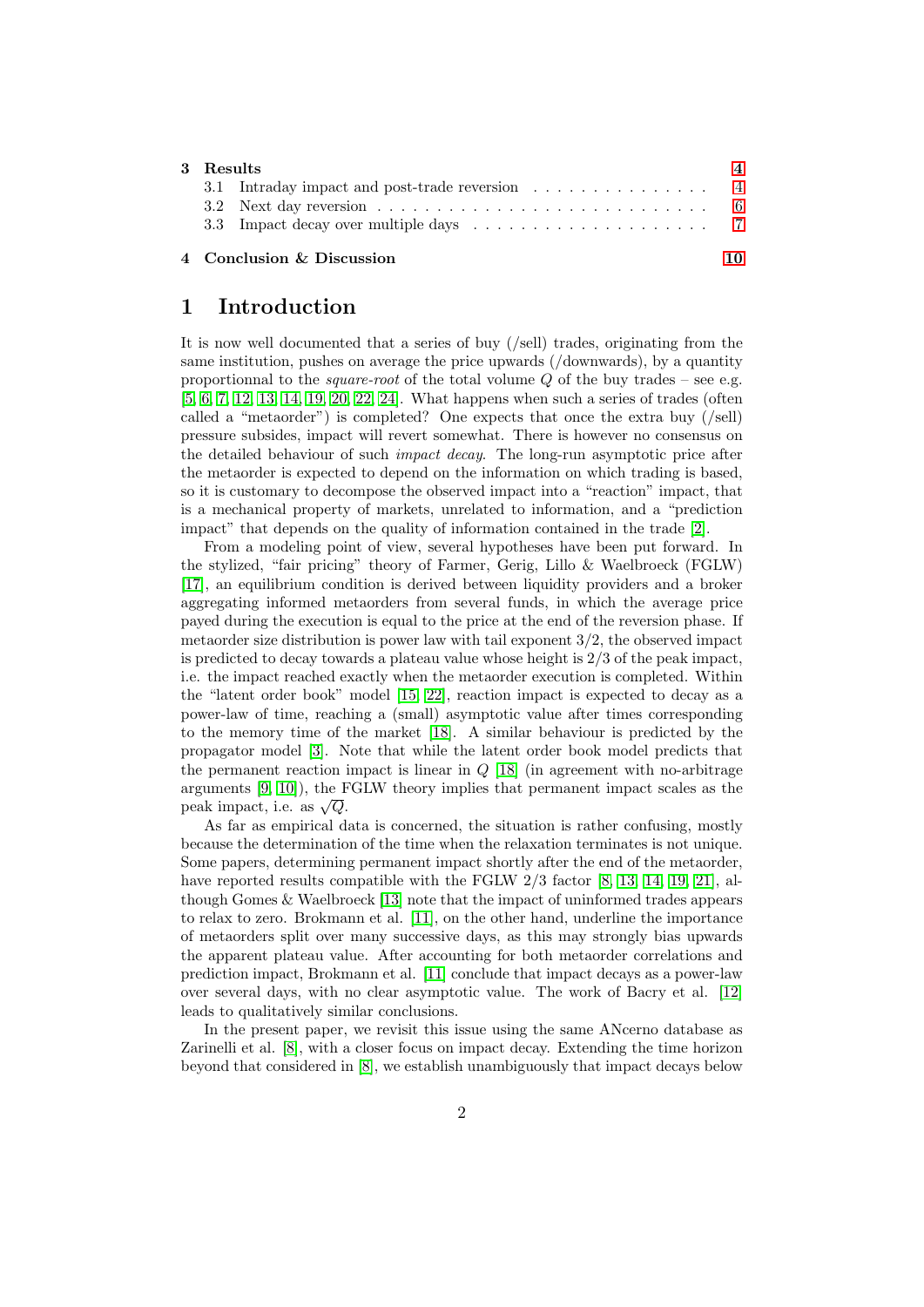the 2/3 plateau, which is observed as average value of the impact at the end of the same day of the metaorder execution. Specifically, we find that the overnight contribution to impact decay is small, in agreement with the idea that the decay takes place in "volume time" rather than in calendar time. After accounting for metaorder temporal correlations, impact decay is well fitted by a power-law for intraday time scales and an exponentially truncated power-law for multiday horizons, extrapolating to a plateau value  $\approx 1/3$  of the peak impact beyond several weeks. For such long time lags, however, market noise becomes dominant and makes it difficult to conclude on the asymptotic value of impact, which is a proxy for the (long time) information content of the trades in our database.

## <span id="page-2-0"></span>2 Data & Definitions

#### <span id="page-2-1"></span>2.1 The ANcerno Dataset

We use an heterogeneous dataset provided by ANcerno<sup>[1](#page-2-3)</sup>, a leading transaction cost analysis provider. The structure of this dataset allows the identification of metaorders relative to the trading activity of a diversified pool of (anonymized) institutional investors, although informations relative to the execution style and motive of the transaction are not available. We define a metaorder as a series of jointly reported executions of a single investor, through one broker within one day, on a given stock and in a given direction. It follows that each metaorder is characterized by a stock symbol, the total volume  $Q$  (in number of shares) and the times at the start  $t_s$  and at the end  $t_e$  of its execution with sign  $\epsilon = \pm 1$ . Our sample covers for a total of 880 trading days, from January 2007 to June 2010 and we select only stocks in the Russell 3000 index. The cleaning procedure introduced in Ref. [\[8\]](#page-10-5) and used in [\[16,](#page-11-14) [25\]](#page-11-15) is applied to remove possible spurious effects. In this way the available sample is represented by around 8 million metaorders distributed quite uniformly in time and across market capitalizations representing around 5% of the total market volume.[2](#page-2-4)

## <span id="page-2-2"></span>2.2 Definitions

To characterize the metaorder execution of Q shares we introduce the following observables as done in Ref. [\[8\]](#page-10-5): the participation rate  $\eta$  and the duration D measured in volume time. The participation rate  $\eta$  is defined as the ratio between the volume  $Q$ traded by the metaorder and the whole market volume traded during the execution time interval  $[t_{s}, t_{e}]$ 

$$
\eta = \frac{Q}{V(t_e) - V(t_s)},\tag{1}
$$

<span id="page-2-3"></span><sup>1</sup>ANcerno Ltd (formerly the Abel Noser Corporation) is a widely recognized consulting firm that works with institutional investors to monitor their equity trading costs. Its clients include many pension funds and assets managers. Previous academic studies that use ANcerno data to investigate the market impact at different times scales includes [\[8,](#page-10-5) [16,](#page-11-14) [25\]](#page-11-15). See www.ancerno.com for details.

<span id="page-2-4"></span><sup>&</sup>lt;sup>2</sup>Without the above filters, this number would rise to about  $10\%$ .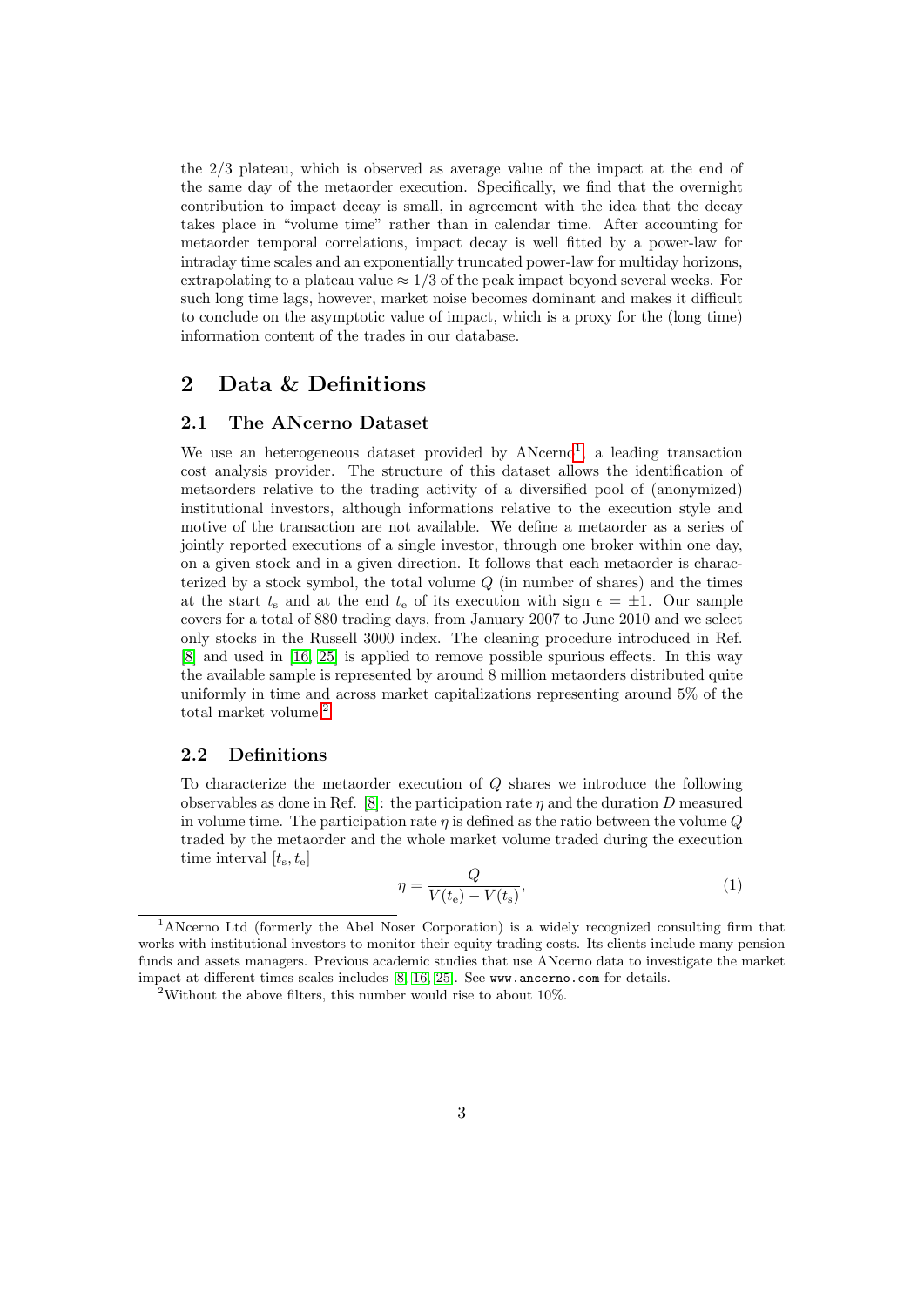where  $V(t)$  is the cumulative volume transacted in the market between the start of the day and time t. The metaorder duration in volume time  $D$  is expressed as

$$
D = \frac{V(t_e) - V(t_s)}{V_d},
$$
\n(2)

where  $V_d = V(t_c)$  is the total volume traded until the close of the day  $t = t_c$ . The unsigned daily fraction  $\phi := Q/V_d$  is then given by

$$
\phi = \eta \times D. \tag{3}
$$

The statistics of metaorders' duration, participation rate, number of trades, etc. are detailed in [\[8,](#page-10-5) [16\]](#page-11-14). For example, the participation rate  $\eta$  and the duration  $D$  are both well approximated by truncated power-law distributions over several orders of magnitude.

#### <span id="page-3-0"></span>2.3 Market Impact

Let us briefly recall the main definition of market impact necessary to investigate in the following how the price relaxes after the metaorder execution. An asset manager decides to buy or to sell a metaorder of Q shares sending it at time  $t = t<sub>s</sub>$  to a broker or to an execution algorithm where it is executed sequentially in smaller orders on market until to completion at time  $t = t<sub>e</sub>$ . The market impact is usually defined in terms of the rescaled log-price  $s(t) := (\log S(t))/\sigma_d$ , where  $S(t)$  is the price,  $\sigma_{\rm d} = (S_{\rm High} - S_{\rm Low})/S_{\rm Open}$  is a noisy estimator of the daily volatility, estimated from the daily high, low and open prices.

Given the rescaled average market mid-price at the start of the metaorder  $s(t<sub>s</sub>)$ and the end of its execution,  $s(t_e)$ , we quantify its "Start-to-End" price impact  $I_{SE}$ with the following antisymmetric expectation

<span id="page-3-3"></span>
$$
I_{SE}(\phi) = \mathbb{E}[\epsilon \cdot (s(t_e) - s(t_s)) | \phi]
$$
\n(4)

where  $\epsilon = \pm 1$  is the signed order size of the metaorder with volume Q. In practice, we compute the market impact curve  $I_{SE}(\phi)$  by dividing the data into evenly populated bins according to the volume fraction  $\phi$  and computing the conditional expectation of impact for each bin [\[8,](#page-10-5) [12,](#page-11-0) [16\]](#page-11-14). Henceforth, error bars are determined as standard errors. Similarly, we will define the "Start-to-Close" impact  $I_{SC}$  by replacing in Eq. [\(4\)](#page-3-3) the end price  $s(t_e)$  by the close (log)price of the day  $s(t_c)$ .

## <span id="page-3-1"></span>3 Results

## <span id="page-3-2"></span>3.1 Intraday impact and post-trade reversion

In Fig. [1,](#page-4-0) we show the Start-to-End impact  $I_{SE}$  and Start-to-Close impact  $I_{SC}$  as a function of the daily volume fraction  $\phi$ . Clearly,  $I_{SE}$  behaves as a square-root of the volume fraction  $\phi$  in an intermediate regime  $10^{-3} \lesssim \phi \lesssim 10^{-1}$ , as reported in many previous studies [\[5,](#page-10-0) [6,](#page-10-1) [7,](#page-10-2) [12,](#page-11-0) [13,](#page-11-1) [14,](#page-11-2) [19,](#page-11-3) [20,](#page-11-4) [22,](#page-11-5) [24\]](#page-11-6). For smaller volume fractions, impact is closer to linear [\[8\]](#page-10-5) – see [\[25\]](#page-11-15) for a recent discussion of this effect. The Start-to-Close impact, measured using exactly the same metaorders, is below the Start-to-End impact  $(I_{SC} < I_{SE})$ , showing that some post-trade reversion has taken place between the metaorder completion time  $t_e$  and the market close time  $t_c$ .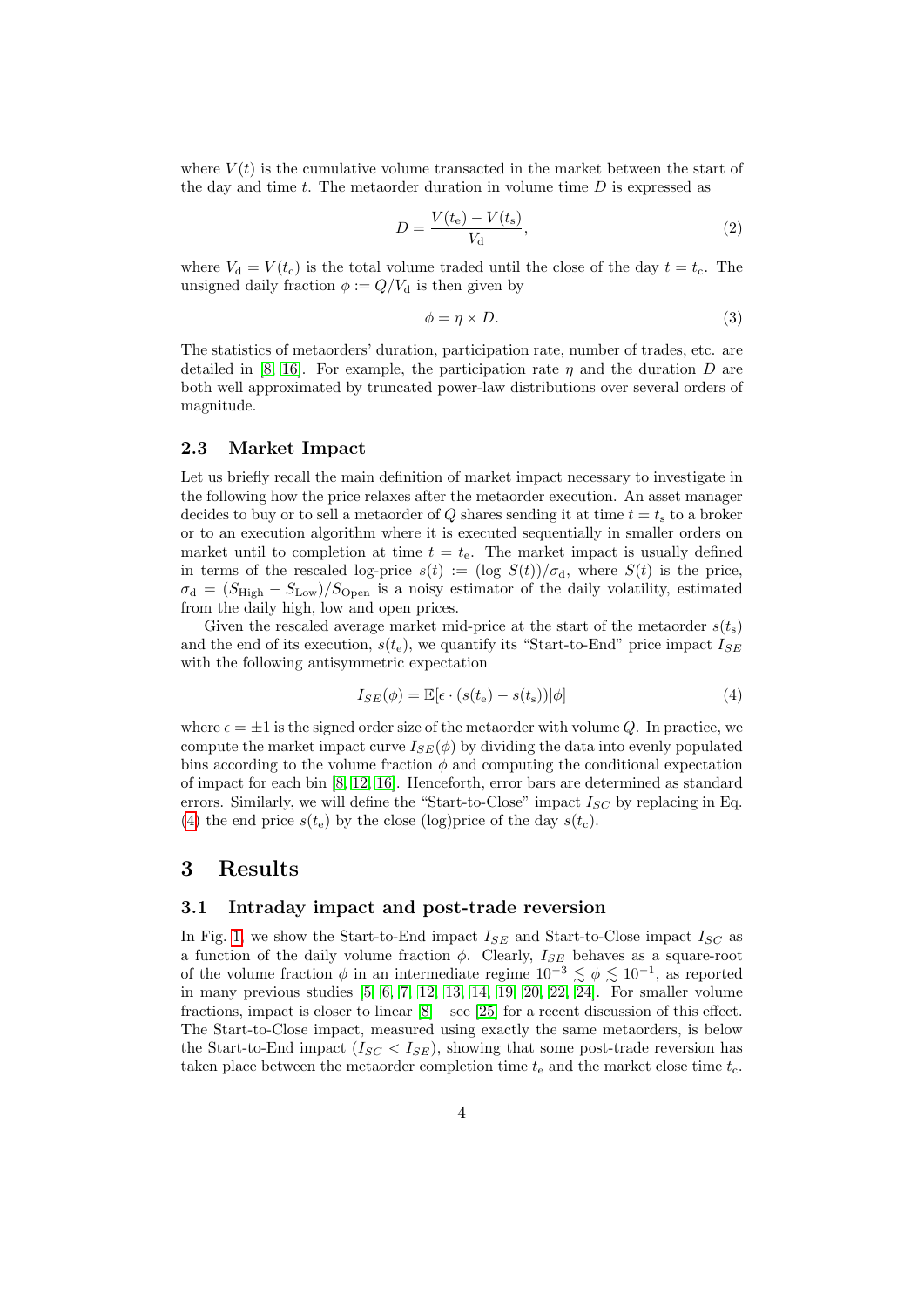<span id="page-4-0"></span>

Figure 1: (Left panel) Start-to-End impact  $I_{SE}$  and Start-to-Close impact  $I_{SC}$  as a function of the daily volume fraction  $\phi$ . We also show the square-root impact law  $I \propto \sqrt{\phi}$  (plain line) and a linear impact law (dotted line). The slope of  $I_{SC}$  appears to be larger than that of  $I_{SE}$  as a consequence of a stronger impact decay contribution for smaller  $\phi$ 's. (Right panel) The ratio  $I_{SC}(\phi)/I_{SE}(\phi)$ , computed in each volume fraction bin  $\phi$ . Its average over all  $\phi$  is = 0.66  $\pm$  0.04. The empirical distribution of the ratio is presented in the inset. Note that for  $\phi \gtrsim 10^{-3}$ , this ratio increases with  $\phi$ .

The ratio between these two impact curves is plotted in Fig. [1](#page-4-0) (Right panel). Interestingly, the mean value over all  $\phi$  is found to be 0.66  $\pm$  0.04, is close agreement with the  $2/3$  ratio predicted by FGLW, thus confirming previous empirical findings [\[8,](#page-10-5) [13,](#page-11-1) [14,](#page-11-2) [19,](#page-11-3) [21\]](#page-11-12). However, a closer look at the plot reveals that the ratio systematically increases as  $\phi$  increases. Since larger metaorders (i.e. large  $\phi$ ) tend to take longer to execute, one expects the End-to-Close time  $T_{EC} = t_c - t_e$  to decrease as  $\phi$  increases. Therefore impact decay between the end of the metaorder and the end of the day should be, on average, more effective for small  $\phi$ .

In order to validate this hypothesis, we now characterise the intraday price reversion by computing the ratio  $I_{SC}/I_{SE}$  as a function of the variable  $z = V_{EC}/V_{SE}$ , where  $V_{EC} = V(t_c) - V(t_e)$  and  $V_{SE} = V(t_e) - V(t_s)$  are respectively the total market volume executed in the time intervals  $T_{EC}$  and  $T_{SE}$  (similar results – not shown – are obtained as a function of  $z' = T_{EC}/T$ , where  $T = t_e - t_s$  is the metaorder execution time). The results are shown in Fig. [2](#page-5-1) (Left panel). One clearly sees that impact decays continuously as  $z$  increases, and is in fact well fitted by the prediction of the propagator model [\[2,](#page-10-3) [3\]](#page-10-4), namely  $\mathcal{I}_{\text{prop}}(z) = (1+z)^{1-\beta} - z^{1-\beta}$  with  $\beta = 0.22$ .<sup>[3](#page-4-1)</sup> If one restricts to a smaller interval  $z \in [0, 2]$ , as in [\[8,](#page-10-5) [19\]](#page-11-3), one finds that the decay appears to saturate around the  $2/3$  value (see Fig. [2,](#page-5-1) Inset), but zooming out leaves no doubt that impact is in fact decaying to smaller values.

<span id="page-4-1"></span><sup>&</sup>lt;sup>3</sup>To note,  $\beta$  is the decay exponent of the propagator,  $G(t) \sim t^{-\beta}$ , see e.g. [\[2\]](#page-10-3).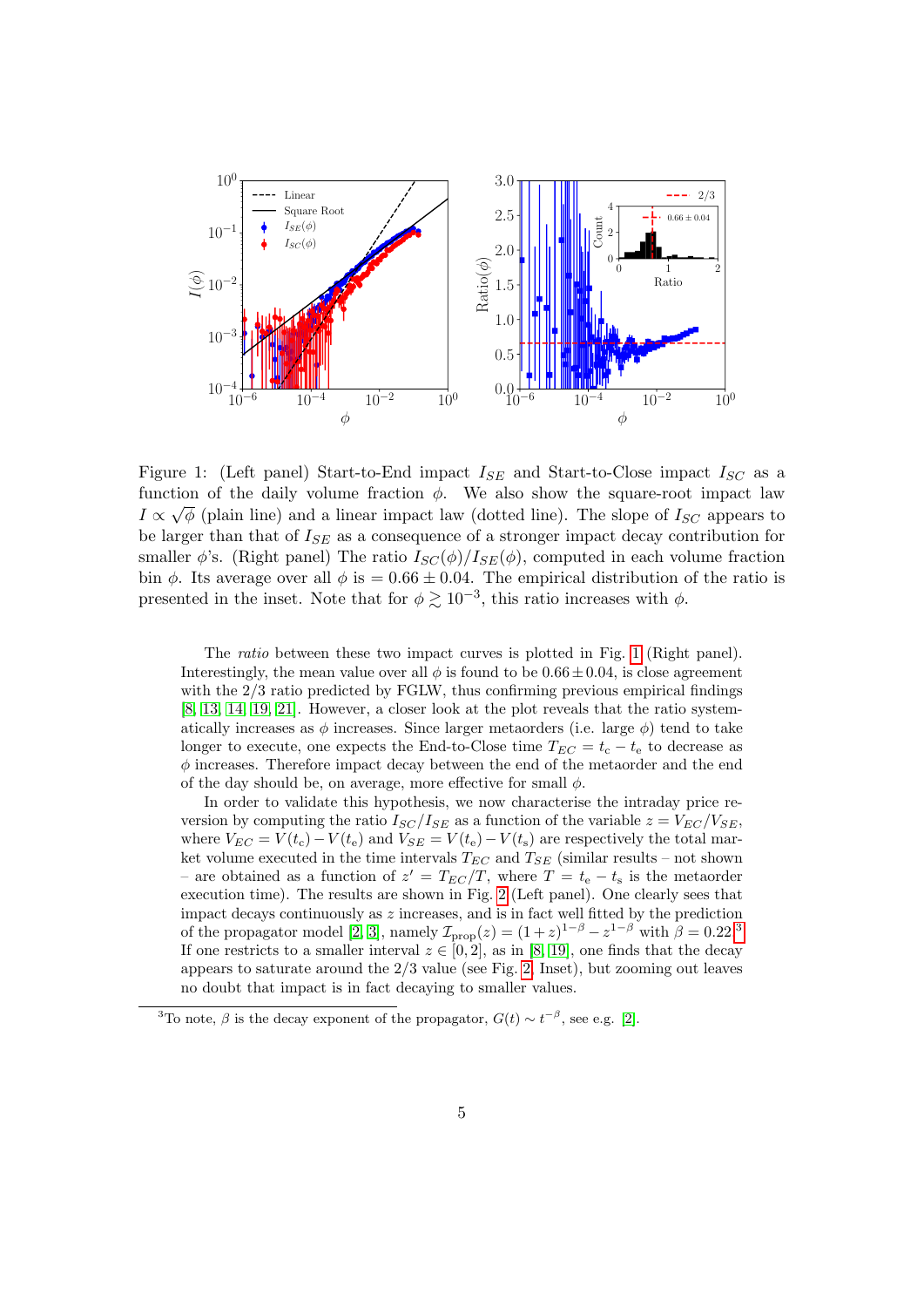<span id="page-5-1"></span>

Figure 2: (Left panel) Price relaxation  $R(z)$  over two consecutive days. Blue points: impact decay within the same day of the metaorder's execution, i.e.  $I_{SC}/I_{SE}$  as a function of  $z = V_{EC}/V_{SE}$ , in a semi-log scale. Red points: impact decay using the close of the next day, i.e.  $\zeta I_{SC_2}/I_{SE}$  as a function of  $z = V_{EC_2}/V_{SE}$ , with  $\zeta = 0.80$ . Both sets of points are well fitted by the prediction of the propagator model:  $\mathcal{I}_{\text{prop}}(z)$  =  $(1 + z)^{1-\beta} - z^{1-\beta}$  with  $\beta = 0.22$ . (Inset): Same day impact decay, in a lin-lin plot restricted to  $z \in [0, 2]$ , suggesting relaxation towards a 2/3 value (horizontal line). (Right panel) Average of Start-to-next day Close  $I_{SC_2}$ , conditioned to different values of  $I_{SC}$ . The regression lines yield  $I_{SC_2} = 0.83 I_{SC}$ .

### <span id="page-5-0"></span>3.2 Next day reversion

Quite interestingly, impact decays much in the same way over the next day: in the same figure we plot  $I_{SC_2}/I_{SE}$  as a function of  $z = V_{EC_2}/V_{SE}$ , where  $C_2$  refers to the close of the next day and  $V_{EC_2} = V_{EC} + V_d$  (i.e. the overnight does not contribute to  $T_{EC_2}$ ). Provided one applies a factor  $\zeta \approx 4/5$  that accounts for the autocorrelation of metaorders (see next section, and Fig. [3](#page-6-1) (Left panel))<sup>[4](#page-5-2)</sup>, the next day impact decay nicely falls in the continuation of the intraday decay, and is also well accounted for by the very same scaling function  $\mathcal{I}_{\text{prop}}(z)$ .

Fig. [2](#page-5-1) (Right panel) provides complementary information: we show the average of  $I_{SC_2}$  conditioned to different values of  $I_{SC}$ , which clearly demonstrates that these two quantities are proportional and related to the same decay mechanism. It shows in particular that the impact measured at the end of the next day would still behave as a square-root of the volume of the executed metaorder.

<span id="page-5-2"></span><sup>&</sup>lt;sup>4</sup>More precisely, we have set  $\zeta = 1/(1+C(1))$ , where  $C(\tau)$  is the autocorrelation function plotted in Fig. [3](#page-6-1) (Left panel).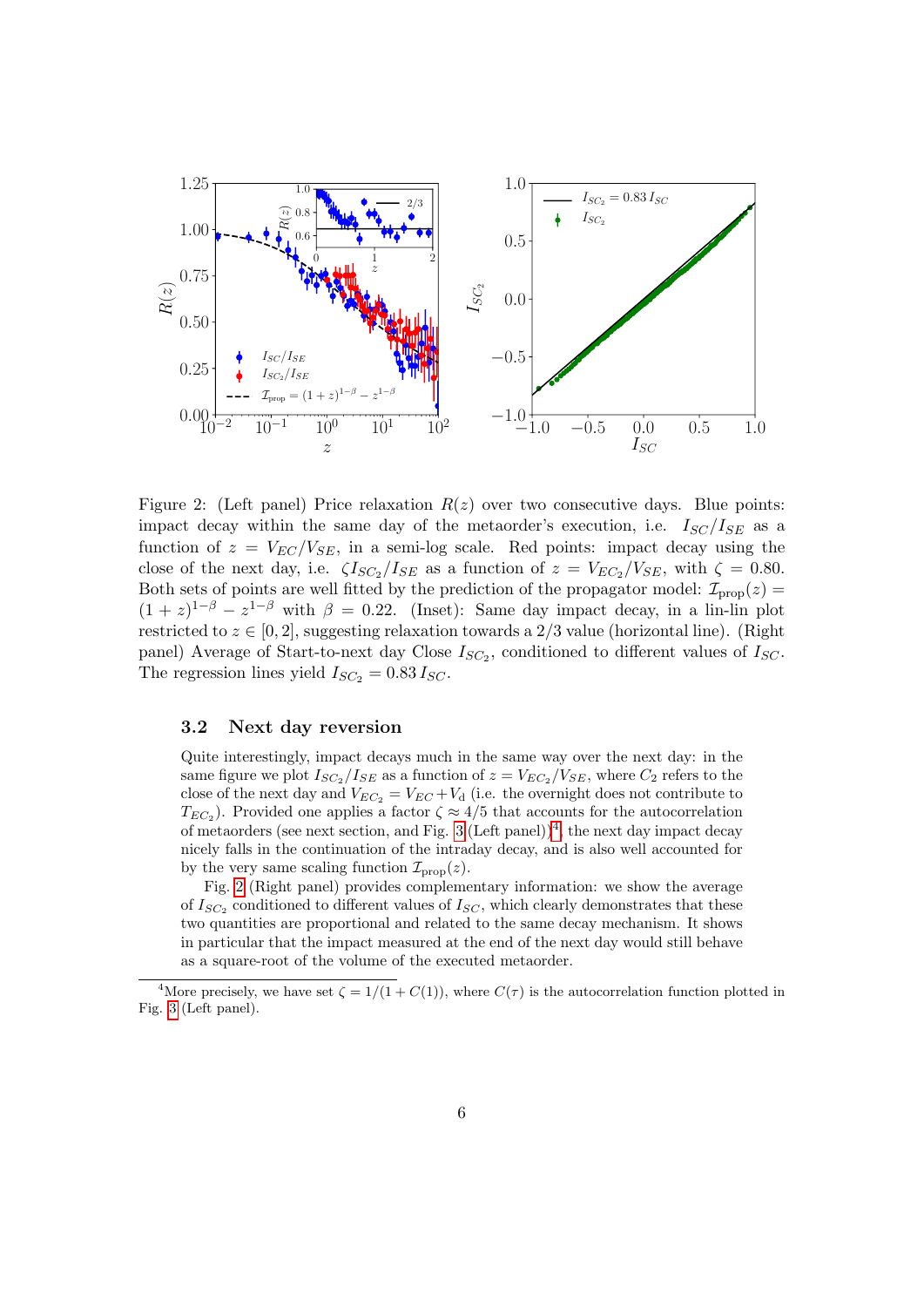<span id="page-6-1"></span>

Figure 3: (Left panel) Empirical autocorrelation of the signed square-root volume imbalance  $\Phi^{-1/2}$ , as a function of the lag  $\tau$ , averaged over all stocks. This autocorrelation persists over many days, as is fitted as an exponentially truncated power law  $g(\tau) = a\tau^{-\gamma}e^{-b\tau}$  with  $a = 0.24 \pm 0.04$  and  $b = 0.038 \pm 0.002$  (corresponding to  $1/d \simeq 26$ days). The value of the exponent  $\gamma$  is fixed to  $1-2\beta = 0.56$ , as dictated by the propaga-tor model [\[3\]](#page-10-4). (Right panel) Normalized decay kernel  $\mathcal{G}(\tau)/\mathcal{G}(0)$  estimated using Eq. [7](#page-7-0) for  $\tau \in [1, 50]$  days. The fit corresponds to the exponentially truncated modified propagator model  $\mathcal{I}_m(\tau)$  with  $b = 0.038$  (see Left panel), which provides an asymptotic decay level  $\mathcal{I}_{\infty} \approx 0.42 \pm 0.01$  (fit errors only). The error bars on the graph are (i) bootstrap errors (blue region) and (ii) cumulated regression errors (grey region). Inset: Normalized "bare" response function  $\mathcal{R}(\tau)/\mathcal{R}(0)$  as a function of  $\tau$  (see definition in Eq. [\(9\)](#page-9-1)).

#### <span id="page-6-0"></span>3.3 Impact decay over multiple days

Having established that impact decay occurs both intraday and during the next day, it is tempting to conjecture that impact will continue to decay on longer time scales. However, the empirical investigation of such a decay faces several hurdles. First, as the time lag increases, the amount of noise induced by overall market moves becomes larger and larger (in fact as  $\sigma_d\sqrt{\tau}$ , where  $\tau$  is the number of days). Second, metaorders are often executed over several days, leading to long range autocorrelations of the order flow. This effect, investigated considering metaorders from the same fund [\[2\]](#page-10-3), is here investigated by considering a very heterogeneous set of funds and illustrated in the left panel of Fig. [3.](#page-6-1) We find that metaorder signs autocorrelation is well fitted by an exponentially truncated power law with a time scale of  $\approx 26$  days and an exponent  $\gamma$  fixed by the propagator model constraint  $\gamma = 1 - 2\beta$ . Intuitively, these correlations may mask the decay of impact, as trades in the same direction during the following days tend to counterbalance impact reversion, leading to an apparent increase of impact (see Fig. [3,](#page-6-1) Right panel, Inset). This contribution should be somehow removed to estimate the "natural" decay of impact.

A possible way to overcome the latter problem is to apply a deconvolution method introduced by Brokmann et al. [\[11\]](#page-11-13). We will study our metaorder database at the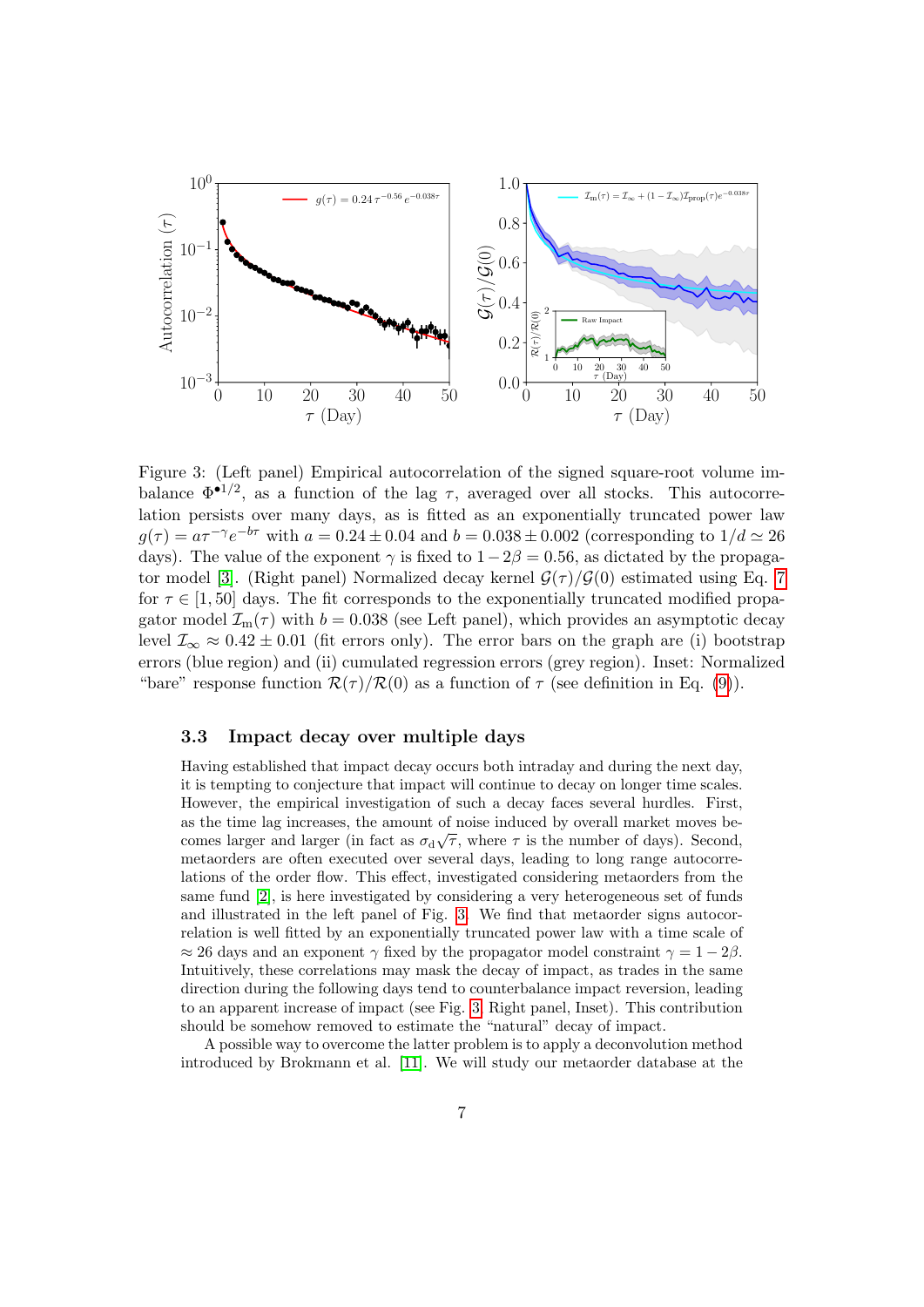daily time scale with the same angle: for each day  $\tau = \{1, \dots, 880\}$  and asset we computed the net daily traded volume  $\Phi(\tau) = \sum_{i=1}^{N} \epsilon_i \phi_i$  where N is the number of metaorders in the database, for a given asset and a given day  $\tau$ . As recently shown in Ref. [\[16\]](#page-11-14), the impact of a set of different metaorders, all executed the same day, is well described by an extended square-root law where all metaorders are bundled together:

$$
I = Y \times \sigma_{\rm d} \Phi^{\bullet 1/2},\tag{5}
$$

where we use the notation  $x^{\bullet 1/2} = \text{sign}(x)\sqrt{|x|}$ .

The return of the asset between the last day close and the close of each day  $\tau$  is denoted  $r(\tau)$ . The method used in [\[11\]](#page-11-13) amounts to assuming a quasi-linear model, i.e.

<span id="page-7-2"></span>
$$
r(\tau) = \beta_{\text{capm}}(\tau) r_{\text{M}}(\tau) + \sum_{\ell=0}^{H} G(\ell) \cdot \sigma_{\text{d}} \times \widetilde{\Phi}^{\bullet 1/2}(\tau - \ell) + \xi(\tau), \tag{6}
$$

where  $G(\ell)$  are coefficients, H is a certain horizon (taken to be  $H = 50$  days),  $\xi$  is a noise term and  $\beta_{\text{camm}}(\tau) r_{\text{M}}(\tau)$  is the systematic component that takes into account the market drift:  $\beta_{\text{capm}}(\tau)$  is the beta of the traded stock computed on the period from  $\tau - 20$  to  $\tau + 20$  and  $r_M(\tau)$  the daily close-close return of the market (here the Russell 3000 index). Finally,  $\Phi^{\bullet 1/2}(\tau) = \Phi^{\bullet 1/2}(\tau) - \beta_{\text{capm}}(\tau) \langle \Phi^{\bullet 1/2}(\tau) \rangle_{\text{stocks}}$ , where we subtract  $\beta_{\text{capm}}$  times the cross-sectional average of the expected impact.

Pooling all the stocks together,<sup>[5](#page-7-1)</sup> a least-square regression allows us to determine the coefficients  $G(\ell)$ , from which we reconstruct the 'reactional' impact kernel  $\mathcal{G}(\tau)$ as

<span id="page-7-0"></span>
$$
\mathcal{G}(\tau) = \sum_{\ell=0}^{\tau} G(\ell). \tag{7}
$$

The kernel  $G(\tau)$  is a proxy of the impact of an isolated metaorder. If the metaorder was uniformed,  $G(\tau)$  would describe the mechanical reaction of the market to such a trade. Any non-zero asymptotic value of  $\mathcal{G}(\tau \to \infty)$  would either reveal that metaorders are on average informed, or that even random trades have positive per-manent impact on prices (as in, e.g. [\[18\]](#page-11-9)).

To estimate error bars, we generated 200 bootstrap samples using all 1500 stocks, and ran the linear regression Eq. [\(6\)](#page-7-2) on each of them. The average result is shown in Fig. [3](#page-6-1) (Right panel), together with error bars coming from the least-square regression and from the bootstrap procedure. From this graph, we see that the estimated impact kernel  $\mathcal{G}(\tau)$  slowly decays in a time window comparable with the one over which we measure a persistent autocorrelation (as shown in the left panel of Fig. [3\)](#page-6-1). We have fitted the empirically determined, normalized impact kernel  $\mathcal{I}_m(\tau) := \mathcal{G}(\tau)/\mathcal{G}(0)$  using an ad-hoc modified propagator kernel, that accounts for a final exponential decay towards an asymptotic value  $I_{\infty}$ :

$$
\mathcal{I}_{\rm m}(\tau) = \mathcal{I}_{\infty} + (1 - \mathcal{I}_{\infty}) \mathcal{I}_{\rm prop}(\tau) e^{-b\tau},\tag{8}
$$

where  $b$  is a parameter fixed by the corresponding decay of the flow autocorrelation, see Fig. [3](#page-6-1) (Left panel). Keeping the same shape for  $\mathcal{I}_{\text{prop}}(\tau)$  as the one describing the short-term decay of impact (i.e. fixing  $\beta = 0.22$ ), the one-parameter fit gives  $\mathcal{I}_{\infty} \approx 0.42$ . Leaving b free in a 2-parameter fit leads to very similar values:  $b =$ 

<span id="page-7-1"></span><sup>&</sup>lt;sup>5</sup>We have checked that different subsamples of the full sample lead to similar results (for example, slicing the pool of stocks according to their market capitalisation, see Fig. [4\)](#page-8-0).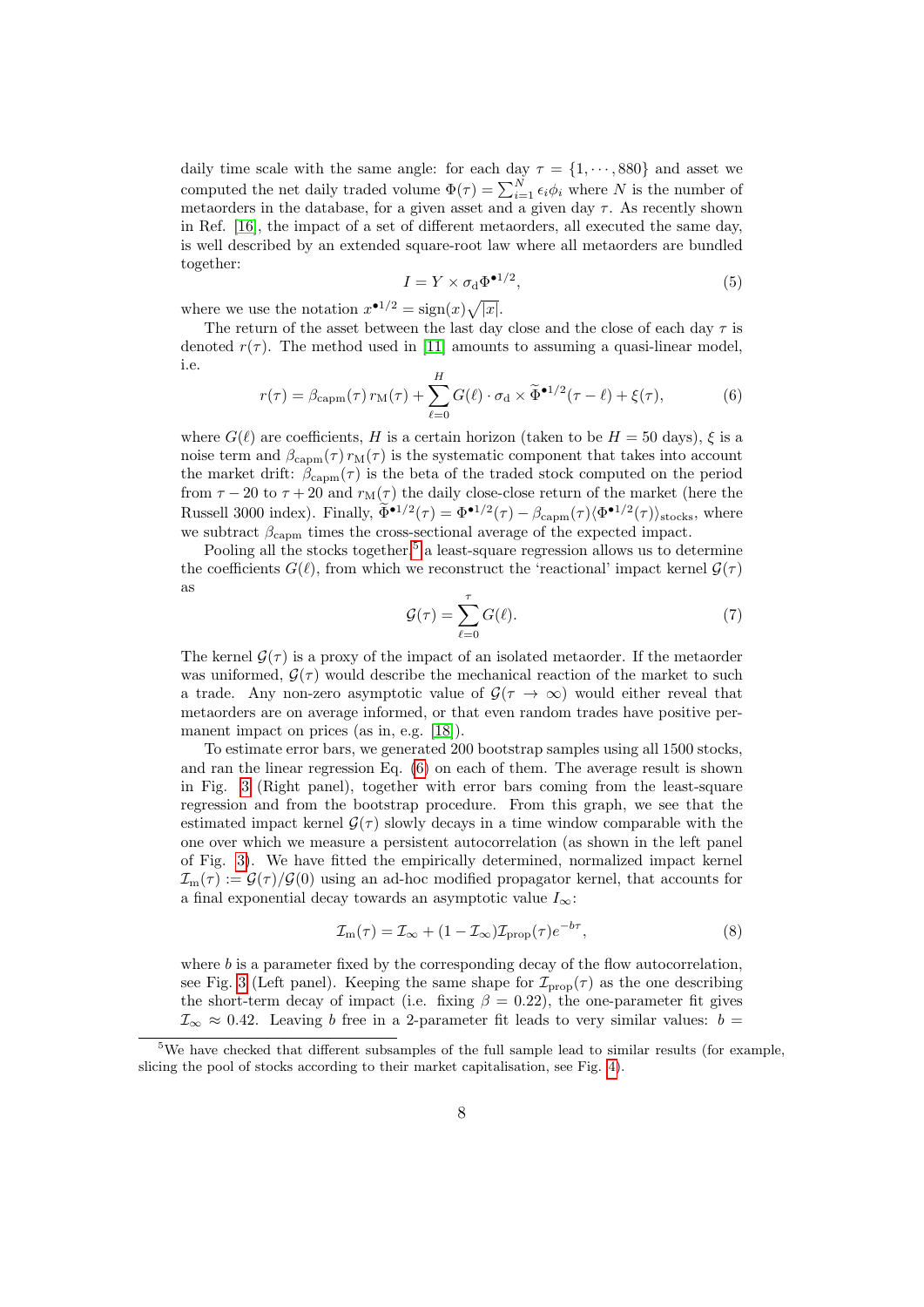<span id="page-8-0"></span>

Figure 4: (Left panel) Empirical autocorrelation of the signed square-root volume imbalance  $\Phi^{\bullet 1/2}$ , as a function of the lag  $\tau$ , averaged over all stocks in a given market cap tranche. Each function is fitted as an exponentially truncated power law  $g(\tau) = a\tau^{-\gamma}e^{-b\tau}$ with  $\gamma = 0.56$ . The parameters a and b are very close in the three cases. (Right panel) Normalized decay kernel  $\mathcal{G}(\tau)/\mathcal{G}(0)$  estimated using Eq. [7](#page-7-0) for  $\tau \in [1, 50]$  days, again using all stocks in a given market cap tranche. The fit corresponds to the exponentially truncated modified propagator model  $\mathcal{I}_m(\tau)$  with  $d = 0.038$ , which provides an asymptotic decay level  $\mathcal{I}_{\infty} \approx 0.44$  (large caps),  $\mathcal{I}_{\infty} \approx 0.61$  (mid cap) and  $\mathcal{I}_{\infty} \approx 0.35$  (small cap), all within the grey region of Fig. [3,](#page-6-1) Right panel.

 $0.03 \pm 0.01$  and  $\mathcal{I}_{\infty} = 0.39 \pm 0.05$ . However, setting  $b = 0$  and leaving  $\beta$  free leads to  $\beta = 0.15 \pm 0.04$  and a zero asymptotic value  $\mathcal{I}_{\infty} = 0.0 \pm 0.19$ .

Although the error bars are already large for  $\tau = 50$ , the fit seems to favor a non-zero asymptotic value  $\mathcal{I}_{\infty} \approx 1/2$ . Since the impact has on average already decayed to approximately 2/3 of its peak value at the end of the trading day, this value of  $\mathcal{I}_{\infty}$  suggests a long time asymptotic plateau at  $2/3 \times 1/2 \approx 1/2$  of the peak value, significantly below the  $2/3$  value predicted by FGLW (see also Fig. [2\)](#page-5-1). This can be taken as a measure of the information content of the trades in the ANcerno database. Since we have no knowledge about the intensity of the trading signal which triggered the metaorders, $6 \le \text{cannot}$  $6 \le \text{cannot}$  subtract the "alpha" component from the observed returns, as was done in Ref. [\[11\]](#page-11-13), where after removing the alpha of the manager and the contribution of correlated trades, impact was found to decay to  $\approx 0.15$  of its initial value after 15 days. Adding to the regressors of Eq. [6](#page-7-2) past values of  $(r - \beta_{\text{cam}} r_M)$ , as a proxy for mean-reversion and/or trending signals that investors commonly use, we find a slightly larger plateau ( $\approx 0.54$ ) when b is kept at the value 0.038. This reveals how noisy the data is, because one would have expected a decrease of  $\mathcal{I}_{\infty}$  when including more "alpha" signal in the regression. However, we

<span id="page-8-1"></span> $6$ Following Ref. [\[23\]](#page-11-16), we have attempted to identify "skilled" vs "unskilled" metaorders. However, since we only have a broker-level identification of the metaorders, this attempt has not been fruitful.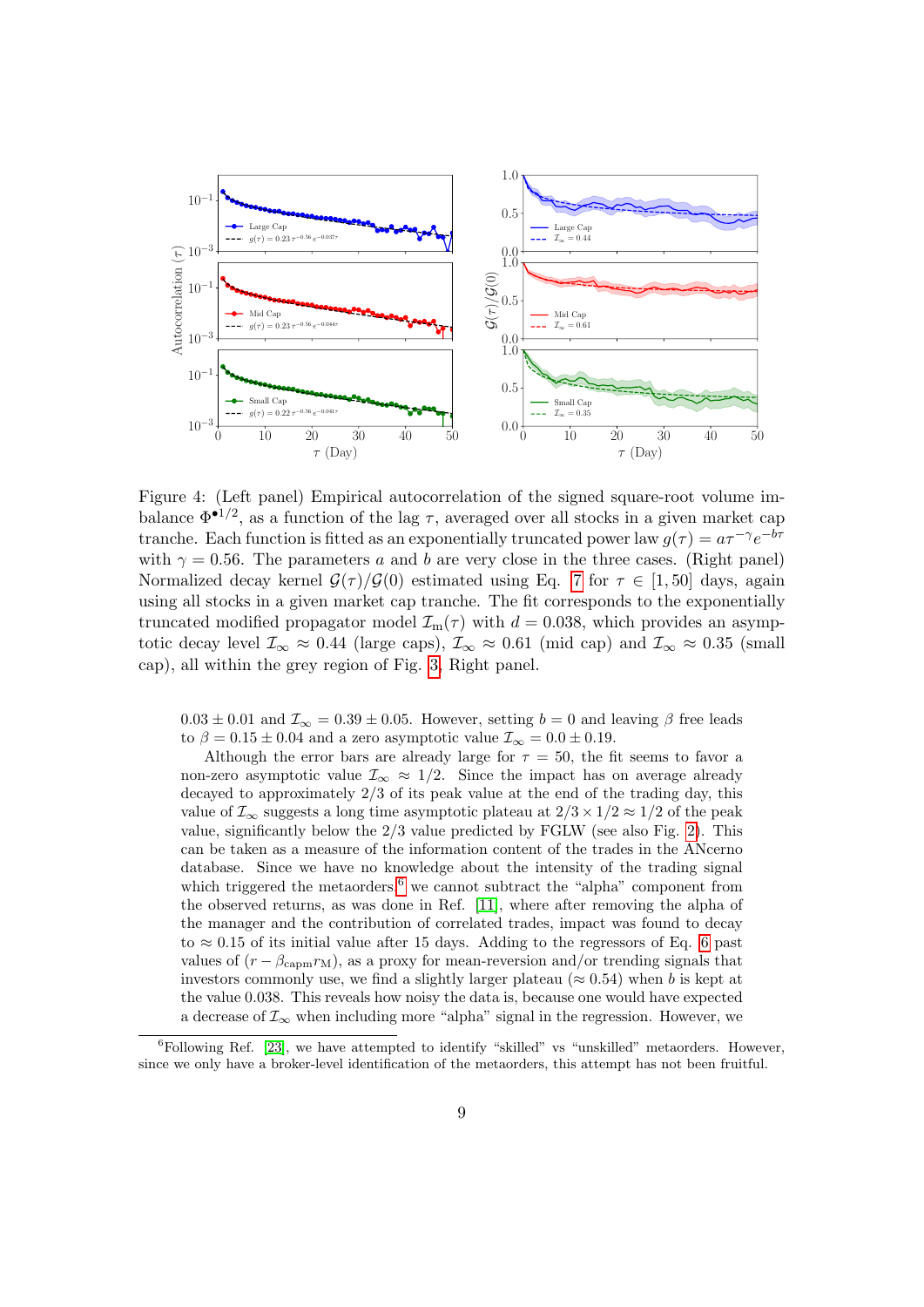do observe mean reversion on short time scales and momentum beyond, as expected.

Finally, we also show in Fig. [3](#page-6-1) (Right panel, inset) the full "response function"  $\mathcal{R}(\tau)$ , defined as [\[3\]](#page-10-4):

<span id="page-9-1"></span>
$$
\mathcal{R}(\tau) = \sum_{\tau'=0}^{\tau} \mathbb{E}[\widetilde{r}(\tau + \tau')\widetilde{\Phi}^{\bullet 1/2}(\tau)],\tag{9}
$$

where  $\tilde{r}(\tau) := r(\tau) - \beta_{\text{camm}}(\tau) r_{\text{M}}(\tau)$ . This quantity elicits an *apparent* evolution of impact, without accounting for metaorder autocorrelations. Such autocorrelations are strong enough to make  $\mathcal{R}(\tau)$  increase as a function of  $\tau$  (see [\[2,](#page-10-3) [3\]](#page-10-4) for similar results). This plot illustrates how the autocorrelation of order flow can strongly bias the estimation of impact decay and its asymptotic value (see [\[11\]](#page-11-13) for a similar discussion).

# <span id="page-9-0"></span>4 Conclusion & Discussion

In this paper we presented an empirical study of the impact relaxation of metaorders executed by institutional investors in the US equity market. We have shown that relaxation takes place as soon as the metaorder ends, and continues the following day with no apparent saturation at the plateau value corresponding to the "fair pricing" theory. For example, the impact measured at the next-day close is, on average, around 4/5 of the impact at the end of the day when the metaorder is executed.

The decay of impact is described by a power-law function at short time scales, while it appears to converge to a non-zero asymptotic value at long time scales  $({\sim} 50 \text{ days})$ , equal to 1/2 of the initial impact (i.e. at the end of the first day). Due to a significant, multiday correlation of the sign of executed metaorders, a careful deconvolution of the observed impact must be performed to extract the reaction impact contribution (where, possibly, some information contribution remains). Once this is done, our results match qualitatively those of Ref. [\[11\]](#page-11-13), obtained on a smaller set of metaorders executed by a single manager (CFM). In particular, we find no support for the prediction of Farmer et al. [\[17\]](#page-11-7), that the permanent impact equal to 2/3 of the peak impact.

Executing a quantity Q moves the price, on average, as  $I(Q) = Y \sigma_d (Q/V_d)^{1/2}$ , where  $Y$  is a certain numerical constant  $[5, 6, 7, 12, 13, 14, 19, 20, 22, 24]$  $[5, 6, 7, 12, 13, 14, 19, 20, 22, 24]$  $[5, 6, 7, 12, 13, 14, 19, 20, 22, 24]$  $[5, 6, 7, 12, 13, 14, 19, 20, 22, 24]$  $[5, 6, 7, 12, 13, 14, 19, 20, 22, 24]$  $[5, 6, 7, 12, 13, 14, 19, 20, 22, 24]$  $[5, 6, 7, 12, 13, 14, 19, 20, 22, 24]$  $[5, 6, 7, 12, 13, 14, 19, 20, 22, 24]$  $[5, 6, 7, 12, 13, 14, 19, 20, 22, 24]$  $[5, 6, 7, 12, 13, 14, 19, 20, 22, 24]$ . Assuming that this impact is fully transient and decays back to zero at long times, the corresponding average cost of trading is  $2/3I(Q)$ . If the investor predicts a certain price variation  $\Delta$ , his/her optimal trade size is given by the following maximization problem:

$$
Q^* = \operatorname{argmax}\left[\Delta Q - \frac{2}{3} Q I(Q)\right] \quad \Rightarrow \quad I(Q^*) = \Delta. \tag{10}
$$

The last equation means that the investor should trade until his/her average impact pushes the price up to the predicted level  $\Delta$ , but not beyond. For truly informed investors, there should be no decay of impact at all, since the price has been pushed to its correctly predicted value. For uninformed investors, on the other hand, impact should decay back to zero. Averaging over all metaorders of size  $Q$ , one should therefore expect an apparent permanent impact given by:

$$
\mathcal{I}_{\infty}(Q) := f(Q) \times I(Q) + (1 - f(Q)) \times I_R(Q), \tag{11}
$$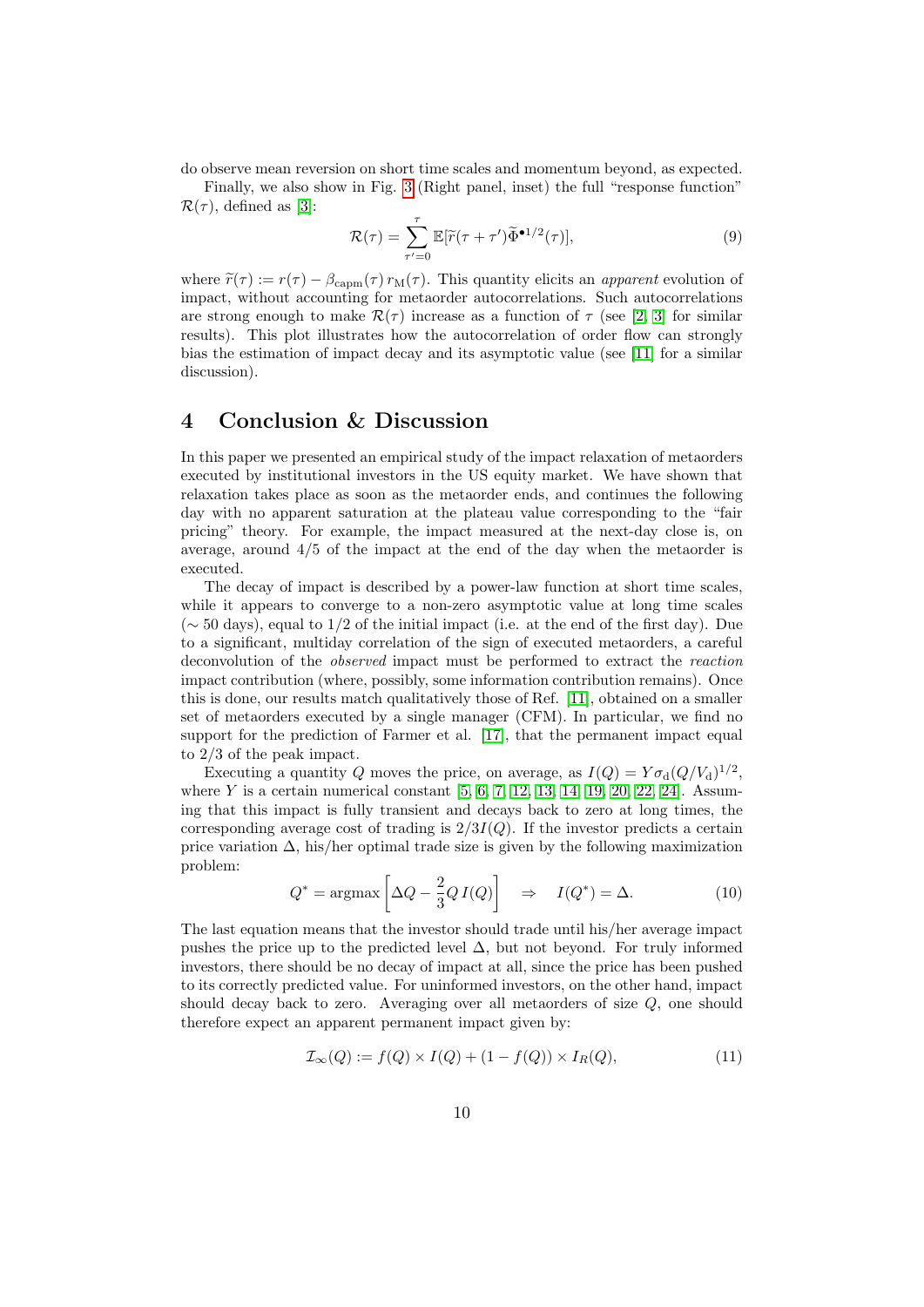where  $f(Q)$  is the fraction of metaorders of volume Q that are truly informed and  $I_R(Q)$  is the permanent, reactional part of impact – expected to be zero only if markets were truly efficient. A precise empirical determination of the size dependence of  $I_R(Q)$  would be extremely interesting. However, this seems to be out of reach: not only would it require a large data set of metaorders reputed to be informationless (such as the portfolio transition trades of Ref. [\[13\]](#page-11-1)), but also the error on the long-term asymptotic value of  $I_R(Q)$  is bound to be very large, as Fig. [3](#page-6-1) shows. At this stage, it is thus difficult to confirm or infirm the validity of the theoretical arguments that predict a linear-in- $Q$  dependence of  $I_R(Q)$  [\[9,](#page-11-10) [10,](#page-11-11) [18\]](#page-11-9).

# Acknowledgments

The authors thank Z. Eisler, A. Fosset, C.-A. Lehalle, I. Mastromatteo, M. Rosenbaum, B. Tóth and E. Zarinelli for useful discussions.

# Data availability statement

The data were purchased from the company ANcerno Ltd (formerly the Abel Noser Corporation) which is a widely recognised consulting firm that works with institutional investors to monitor their equity trading costs. Its clients include many pension funds and asset managers. The authors do not have permission to redistribute them, even in aggregate form. Requests for this commercial dataset can be addressed directly to the data vendor. See www.ancerno.com for details.

## References

- [1] Bouchaud, J.-P., J. D. Farmer, and F. Lillo, 2009, How markets slowly digest changes in supply and demand, Handbook of Financial Markets: Dynamics and Evolution, edited by T. Hens and K. Schenk-Hoppe, pp. 57-160, Elsevier: Amsterdam.
- <span id="page-10-3"></span>[2] Bouchaud, J.-P., J. Bonart, J. Donier, and M. Gould, 2018, Trades, Quotes and Prices: Financial Markets Under The Microscope, Cambridge University Press.
- <span id="page-10-4"></span>[3] Bouchaud, J.-P., Y. Gefen, M. Potters, and M. Wyart, 2004, Fluctuations and response in financial markets: the subtle nature of random price changes, Quantitative Finance, vol. 4, no. 2, pp. 176-190.
- [4] Lillo, F., and J. D. Farmer, 2004, The long memory of the efficient market, Studies in Nonlinear Dynamics and Econometrics, vol. 8, no. 3.
- <span id="page-10-0"></span>[5] Almgren, R., C. Thum, E. Hauptmann, and H. Li, 2005, Direct estimation of equity market impact, Risk, vol. 57.
- <span id="page-10-1"></span>[6] Torre, N., 1997, Barra market impact model handbook, BARRA Inc., Berkeley.
- <span id="page-10-2"></span>[7] Engle, R. F., R. Ferstenberg, and J. Russell, 2008, Measuring and modeling execution cost and risk, Chicago GSB Research Paper, no. 08-09.
- <span id="page-10-5"></span>[8] Zarinelli, E., M. Treccani, J. D. Farmer, and F. Lillo, 2015, Beyond the Square Root: Evidence for Logarithmic Dependence of Market Impact on Size and Participation Rate, Market Microstructure and Liquidity, vol. 1, no. 2.